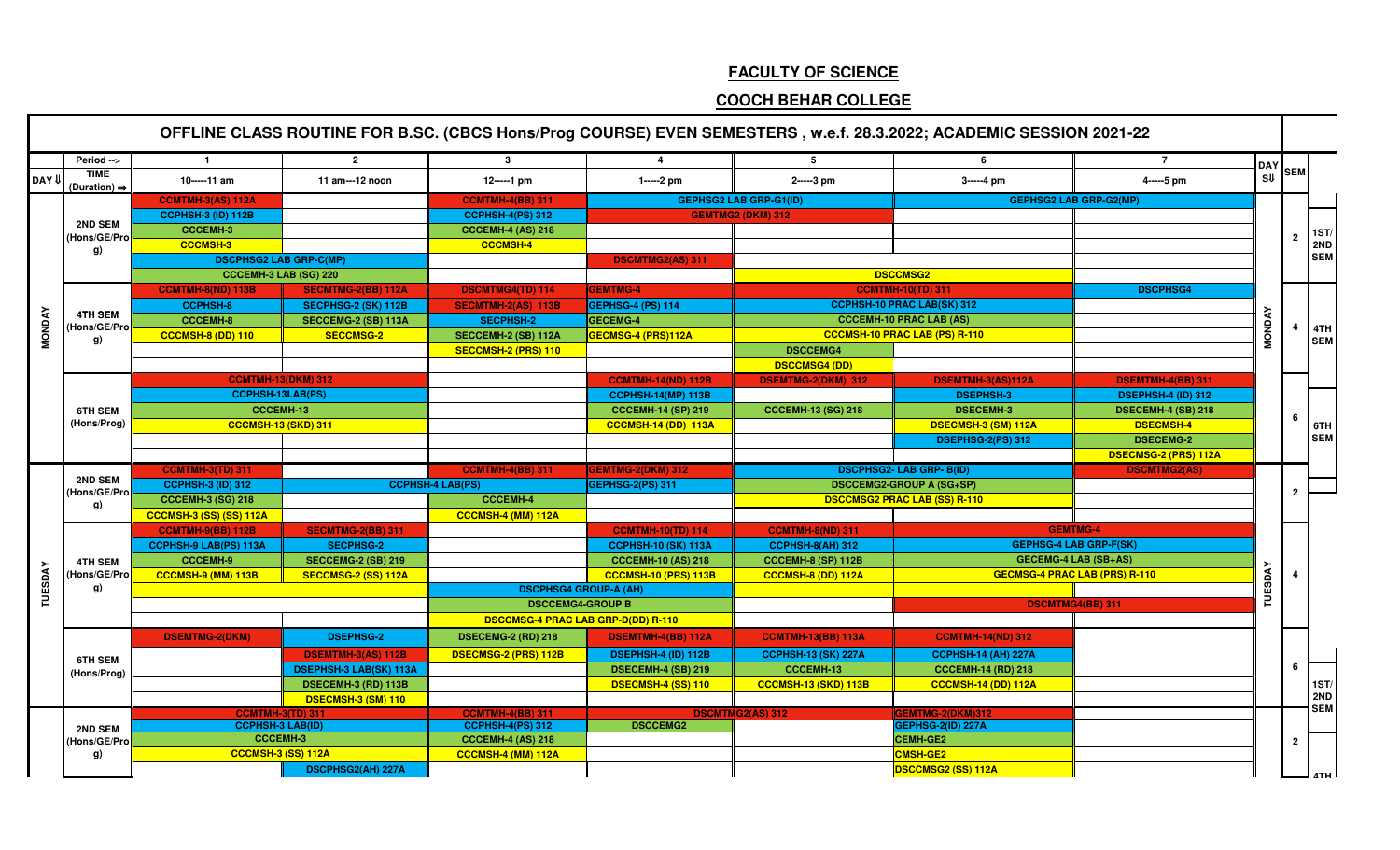|                  |                |                            | <b>DSCMTMG4</b>                  | <b>CCMTMH-8(ND) 311</b>                                |                                      | <b>SECMTMG-2(BB) 311</b>       | <b>CCMTMH-9(BB) 112B</b>                        | <b>GEMTMG-4</b>             |           |                |            |
|------------------|----------------|----------------------------|----------------------------------|--------------------------------------------------------|--------------------------------------|--------------------------------|-------------------------------------------------|-----------------------------|-----------|----------------|------------|
|                  |                |                            | <b>CCMTMH-10(TD) 113A</b>        | <b>CCPHSH-8 LAB(AH)</b>                                |                                      | <b>SECPHSG-2</b>               | CCPHSH-9(PS) 113A                               | GEPHSG-4 LAB GRP-H1(AH) 312 |           |                | <b>SEM</b> |
| <b>WEDNESDAY</b> | <b>4TH SEM</b> |                            | CCPHSH-10                        | <b>CCCEMH-8</b>                                        |                                      | <b>SECCEMG-LAB (SB) 218</b>    | <b>SECCEMG-LAB SB 218</b>                       | GECEMG-4                    | WEDNESDAY |                |            |
|                  | (Hons/GE/Pro   | <b>GECEMG (SB) 113B</b>    | <b>CCCEMH-10 (AS) 113B</b>       | CCCMSH-8 (DD) 112A                                     |                                      | SECCMSG-2 (SS) 112A            | <b>CCCMSH-9 (MM) 113B</b>                       | GECMSG-4 (PRS) 112A         |           |                |            |
|                  | g)             |                            | CCCMSH-10 (PRS) 112B             | <b>DSCPHSG4 LAB GRP-B(ID)</b>                          |                                      |                                |                                                 |                             |           |                |            |
|                  |                |                            |                                  | DSCCEMG4 LAB GRP-A(RD+AS) 220                          |                                      |                                |                                                 |                             |           |                |            |
|                  |                |                            |                                  |                                                        |                                      |                                | <b>DSCCMSG4 (DD) 112B</b>                       |                             |           |                | 6TH        |
|                  |                | <b>DSEMTMH-3(AS) 312</b>   | <b>DSEMTMH-4(BB) 312</b>         | <b>DSECEMG-2 (RD) 218</b>                              | <b>CCMTMH-13(BB) 114</b>             |                                | <b>CCMTMH-14(ND) 113A</b>                       | <b>DSEPHSG-2</b>            |           |                | <b>SEM</b> |
|                  | <b>6TH SEM</b> | <b>DSEPHSH-3 227A</b>      | <b>DSEPHSH-4 227A</b>            | <b>DSECMSG-2 (PRS) 112B</b>                            | <b>CCPHSH-13 (ID) 227A</b>           |                                | <b>CCPHSH-14 LAB GRP-E(AH)</b>                  |                             |           |                |            |
|                  | (Hons/Prog)    | DSECEMH-3 (RD) 112B        | <b>DSECEMH-4 (SB) 219</b>        |                                                        | <b>CCCEMH-13</b>                     |                                | CCCEMH-14 LAB (RD) 220                          |                             |           |                |            |
|                  |                | DSECMSH-3 (SM) 113A        | DSECMSH-4 (SS) 112A              |                                                        | CCCMSH-13 (SKD)112A                  |                                | CCCMSH-14 PRAC LAB (DD) R-110                   |                             |           |                |            |
|                  |                |                            | <b>CCMTMH-3(AS) 113B</b>         | <b>CCMTMH-4(ND) 113B</b>                               |                                      | <b>GEMTMG-2(DKM</b>            |                                                 |                             |           |                |            |
|                  |                |                            | <b>CCPHSH-3</b>                  | <b>CCPHSH-4 LAB 227</b>                                |                                      | GEPHSG-2 LAB GRP-G2(SK)        |                                                 |                             |           |                |            |
|                  | 2ND SEM        |                            | CCCEMH-3 (SB) 113A               | <b>CCCEMH-4 (AS) 114</b>                               |                                      | <b>CEMH-GE2</b>                |                                                 |                             |           |                |            |
|                  | (Hons/GE/Pro   |                            | <b>CCCMSH-3 (SS) 114</b>         | <b>CCCMSH-4 PRAC. LAB (MM) R-110</b>                   |                                      | <b>CMSH-GE2</b>                |                                                 |                             |           | $\overline{2}$ |            |
|                  | g)             |                            | <b>DSCPHSG2(SK)</b>              | DSCCEMG2 (SG) 219                                      | <b>DSCPHSG2</b>                      |                                |                                                 |                             |           |                |            |
|                  |                |                            |                                  | <b>DSCCMSG2 (SS) 112B</b>                              |                                      |                                |                                                 |                             |           |                |            |
|                  |                | <b>CCMTMH-10(TD) 113B</b>  | <b>CCMTMH-8(ND) 112E</b>         | <b>GEMTMG-4</b>                                        |                                      | <b>CCMTMH-9(DKM) 312</b>       |                                                 | <b>DSCPHSG4(SK) 227</b>     |           |                |            |
|                  |                | CCPHSH-10                  | CCPHSH-8(AH) 227A                | <b>GEPHSG-4 LAB GRP-H2(ID)</b>                         |                                      | <b>CCPHSH-9</b>                |                                                 |                             |           |                |            |
|                  |                |                            |                                  |                                                        |                                      |                                |                                                 |                             |           |                |            |
|                  |                |                            |                                  | <b>GECEMSG-4 LAB GRP-E</b>                             |                                      |                                |                                                 |                             |           |                |            |
|                  | <b>4TH SEM</b> | <b>CCCEMH-10 (AS) 219</b>  | <b>CCCEMH-8 (SP) 219</b>         | CCCEMH-8 LAB (SP) 220                                  | <b>SECPHSG-2</b>                     | <b>CCCEMH-9 (SG) 219</b>       |                                                 |                             |           |                |            |
|                  | (Hons/GE/Pro   | <b>CCCMSH-10 (PS) 113A</b> | <b>CCCMSH-8 (DD) 110</b>         | <mark>GECMSG-4 (PRS) 113A</mark>                       | <b>SECMTMG-2(BB) 312</b>             | <b>CCCMSH-9 (MM) 112B</b>      |                                                 | <b>DSCCEMSG4 GRP -C</b>     |           |                |            |
| <b>THURSDAY</b>  | g)             | <b>DSCCEMG4 (RD) 219</b>   |                                  |                                                        |                                      | <b>SECMTMH-2(AS) 311</b>       |                                                 |                             | THURSDAY  |                | 1ST/       |
|                  |                | <b>DSCCMSG4 (DD) 112B</b>  |                                  |                                                        | <b>SECPHSH-2</b>                     |                                |                                                 |                             |           |                | 2ND        |
|                  |                |                            |                                  |                                                        |                                      | <b>SECCEMH-2 LAB (SB) 220</b>  |                                                 |                             |           |                | <b>SEM</b> |
|                  |                |                            |                                  |                                                        |                                      | SECCMSH-2 PRAC. LAB (SS) R-110 |                                                 |                             |           |                |            |
|                  |                |                            |                                  |                                                        |                                      |                                |                                                 |                             |           |                |            |
|                  |                |                            | <b>DSEMTMH-3(AS) 311</b>         | <b>CCMTMH-14(ND) 312</b>                               | <b>SECMTMG-4(TD) 113A</b>            |                                | <b>DSEPHSG-2</b>                                | <b>DSECEMG-2 (RD) 218</b>   |           |                |            |
|                  | <b>6TH SEM</b> |                            | DSEPHSH-3 LAB(ID) 312            | <b>CCPHSH-14 (PS) 227A</b>                             | SECPHSG-4 (ID) 112B                  | <b>CCMTMH-13(BB) 113A</b>      | <b>DSEMTMH-4(TD) 311</b>                        | DSECMSG-2 (PS) 112A         |           |                | 4TH        |
|                  | Hons/GE/Pro    |                            | <b>DSECEMH-3</b>                 | <b>CCCEMH-14 (SP) 218</b>                              | SECCEMG-4 (SP) 218                   |                                | CCPHSH-13 LAB GRP-E(PS) 227                     | <b>DSEPHSH-4</b>            |           | 6              | <b>SEM</b> |
|                  | g)             |                            | DSECMSH-3 (SM) 112A              | <b>CCCMSH-14 (DD) 112A</b>                             | SECCMSG-4 (MM) 112A                  | <b>CCCEMH-13 (SG) 218</b>      | DSECEMH-4 (SB) 112A                             |                             |           |                |            |
|                  |                |                            |                                  |                                                        |                                      |                                | CCEHMH-13 LAB (SG) 220                          | CCEHMH-13 LAB (SG) 220      |           |                |            |
|                  |                |                            |                                  | <b>DSEMTMG-2(DKM) 311</b>                              |                                      | CCCMSH-13 (SKD) 112A           | DSECMSH-4 (SS) 112B                             |                             |           |                |            |
|                  |                | <b>CCMTMH-3(TD) 312</b>    | <b>DSCMTMG2(AS) 312</b>          | <b>DSCCMSG2 (SS) 112A</b>                              |                                      | <b>CCMTMH-4(ND) 311</b>        |                                                 |                             |           |                |            |
|                  | <b>2ND SEM</b> | <b>CCPHSH-3(SK) 311</b>    |                                  |                                                        |                                      | <b>CCPHSH-4</b>                |                                                 |                             |           |                |            |
|                  | (Hons/GE/Pro   | <b>CCCEMH-3</b>            |                                  |                                                        |                                      | <b>CCCEMH-4</b>                |                                                 |                             |           | $\mathbf{2}$   | 6TH<br>SEM |
|                  | g)             | <b>CCCMSH-3 (SS) 112A</b>  |                                  |                                                        |                                      | CCCMSH-4 (MM) 112A             |                                                 |                             |           |                |            |
|                  |                | DSCPHSG2(ID) 113A          |                                  |                                                        |                                      | DSCCEMG2 (SP) 218              |                                                 | DSCPHSG-2 LAB GRP-A(SK) 227 |           |                |            |
|                  |                |                            |                                  |                                                        |                                      |                                |                                                 | <b>DSCCMSG-2 LAB GRP-D</b>  |           |                |            |
|                  | <b>4TH SEM</b> | <b>DSCCEMG4</b>            | <b>DSCPHSG4 GRP-C(ID) 227A</b>   | <b>CCMTMH-8(ND) 311</b>                                | <b>CCMTMH-10(TD) 311</b>             | <b>DSCMTMG4(AS) 312</b>        | <b>CCMTMH-9(DKM) 312</b>                        |                             |           |                |            |
| FRIDAY           | Hons/GE/Pro    | <b>DSCCMSG4 (DD) 112B</b>  | <b>DSCCEMG4 GRP-D()</b>          | <b>CCPHSH-8</b>                                        | <b>CCPHSH-10(SK) 312</b>             | <b>DSCPHSG4</b>                | <b>CCPHSH-9(AH) 311</b>                         |                             | FRIDAY    |                |            |
|                  | g)             |                            |                                  | <b>CCCEMH-8 (SP) 218</b>                               | <b>CCCEMH-10</b>                     |                                | <b>CCCEMH-9 (SG) 218</b>                        |                             |           |                |            |
|                  |                |                            | DSECEMG-2 Practical (RD +SP) 220 | <b>CCCMSH-8 (DD) 112B</b><br><b>CCMTMH-13(DKM) 312</b> | <b>CCCMSH-10</b><br><b>DSEPHSG-2</b> | <b>DSEMTMG-2(DKM) 113A</b>     | CCCMSH-9 (MM) 112A<br><b>SECMTMG-4(TD) 113A</b> |                             |           |                |            |
|                  |                |                            | <b>DSECMSG-2</b>                 | CCPHSH-13                                              | <b>DSEMTMH-4(BB) 113A</b>            |                                | <b>SECPHSG-4</b>                                |                             |           |                |            |
|                  |                |                            | <b>CCMTMH-14(ND) 311</b>         | <b>CCCEMH-13 (SG) 219</b>                              | <b>DSEPHSH-4</b>                     |                                | SECCEMG-4 (SP) 113B                             |                             |           |                |            |
|                  | 6TH SEM        |                            | CCPHSH-14 LAB GRP-E(AH) 227      |                                                        | <b>DSECEMH-4</b>                     |                                | SECCMSG-4 PRAC. LAB (SS) R-110                  |                             |           |                |            |
|                  | (Hons/Prog)    |                            |                                  | CCCMSH-13 (SKD) 113A                                   |                                      |                                |                                                 |                             |           |                |            |
|                  |                |                            | <b>CCCEMH-14 (RD) 219</b>        |                                                        | <b>DSECMSH-4 (SS) 112A</b>           |                                |                                                 |                             |           |                |            |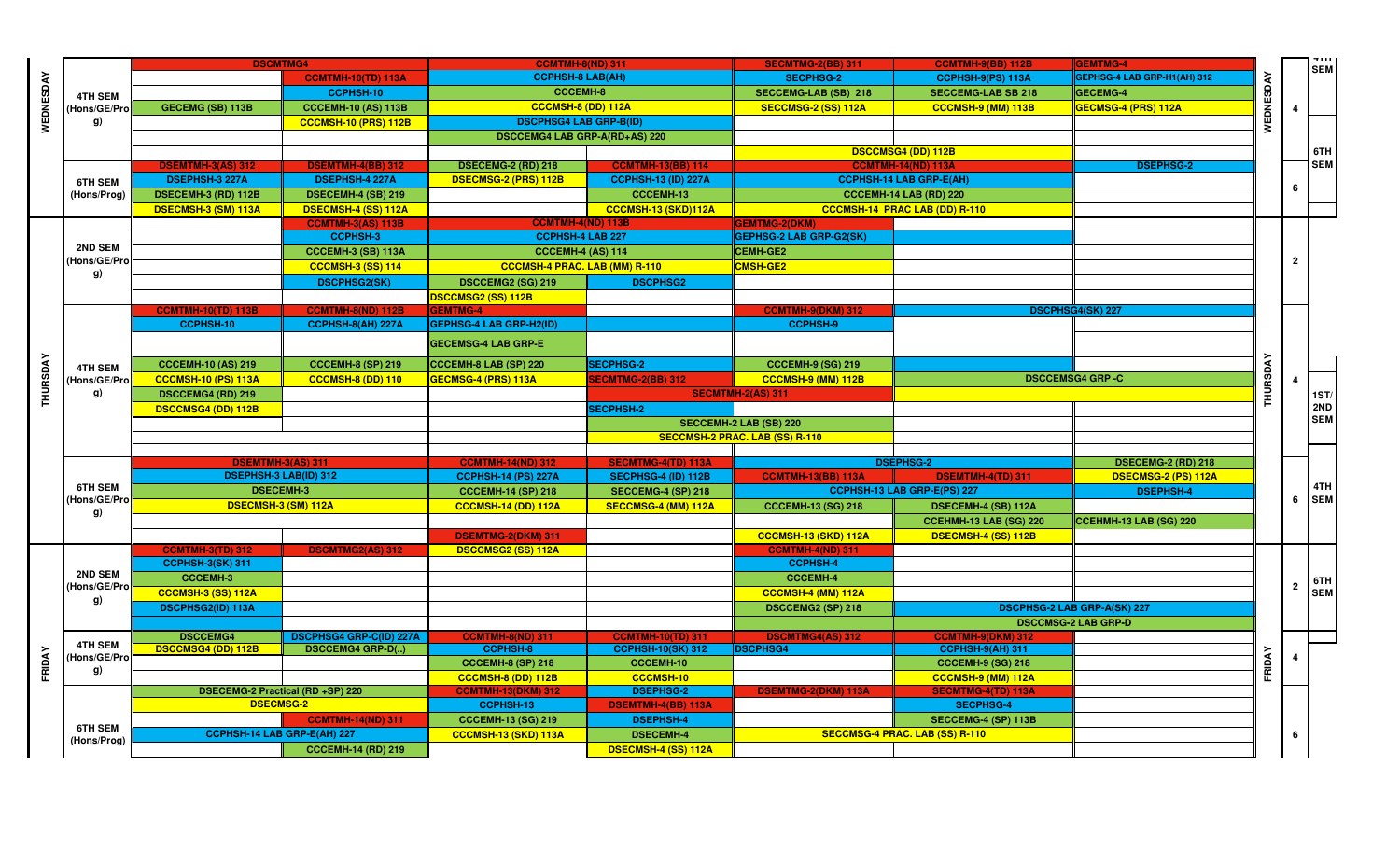|                                                                       |                                |                                  | <b>CCCMSH-14 (DD) 112A</b>        |                                                                                            |                                       |                                                                                                                                              |                                                                                                                                                                                                                                |                                                                                                                                                                                                                                |          |   |            |
|-----------------------------------------------------------------------|--------------------------------|----------------------------------|-----------------------------------|--------------------------------------------------------------------------------------------|---------------------------------------|----------------------------------------------------------------------------------------------------------------------------------------------|--------------------------------------------------------------------------------------------------------------------------------------------------------------------------------------------------------------------------------|--------------------------------------------------------------------------------------------------------------------------------------------------------------------------------------------------------------------------------|----------|---|------------|
|                                                                       |                                | <b>DSCMTMG2(AS) 311</b>          | <b>CCMTMH-3(TD) 311</b>           | <b>CCMTMH-4(BB) 311</b>                                                                    |                                       | <b>EMTMG-2(DKM) 312</b>                                                                                                                      | <b>DSCCEMG2 (SG) 218</b>                                                                                                                                                                                                       |                                                                                                                                                                                                                                |          |   |            |
|                                                                       | 2ND SEM                        |                                  | <b>CCPHSH-3</b>                   | CCPHSHT-4 (AH) 227A                                                                        |                                       | GEPHSG-2(AH) 114                                                                                                                             | <b>DSCCMSG2 (SS) 112A</b>                                                                                                                                                                                                      |                                                                                                                                                                                                                                |          |   |            |
|                                                                       | (Hons/GE/Pro                   |                                  | <b>CCCEMH-3</b>                   | <b>CCCEMH-4 (AS) 218</b>                                                                   |                                       |                                                                                                                                              |                                                                                                                                                                                                                                |                                                                                                                                                                                                                                |          |   | $2$ 2ND    |
|                                                                       | g)                             |                                  | <b>CCCMSH-3 (SS) 113A</b>         | CCCMSH-4 (MM) 112A                                                                         |                                       |                                                                                                                                              |                                                                                                                                                                                                                                |                                                                                                                                                                                                                                |          |   | <b>SEM</b> |
|                                                                       |                                |                                  |                                   |                                                                                            |                                       | <b>DSCPHSG2 LAB GRP-D(PS) 227</b>                                                                                                            |                                                                                                                                                                                                                                |                                                                                                                                                                                                                                |          |   |            |
|                                                                       |                                |                                  |                                   |                                                                                            |                                       | <b>DSCCMSG2 LAB GRP-C</b>                                                                                                                    |                                                                                                                                                                                                                                |                                                                                                                                                                                                                                |          |   |            |
|                                                                       |                                |                                  | <b>CCMTMH-9(DKM) 312</b>          | <b>DSCCEMG4</b>                                                                            | <b>CCMTMH-10(TD) 311</b>              | <b>SECMTMH-2(AS) 311</b>                                                                                                                     | DSCPHSG-4 LAB GRP-D(SK) 112B                                                                                                                                                                                                   | <b>DSCMTMG4(DKM) 312</b>                                                                                                                                                                                                       |          |   |            |
|                                                                       |                                |                                  |                                   |                                                                                            |                                       |                                                                                                                                              |                                                                                                                                                                                                                                |                                                                                                                                                                                                                                |          |   |            |
| SATURDAY                                                              | <b>4TH SEM</b>                 |                                  |                                   |                                                                                            |                                       |                                                                                                                                              | <b>DSCCEMSG-4 LAB GRP-A()</b>                                                                                                                                                                                                  |                                                                                                                                                                                                                                | SATURDAY |   |            |
|                                                                       | Hons/GE/Pro                    | CCPHSH-9 LAB GRP-E (SK) 227      |                                   | <b>DSCCMSG4</b>                                                                            | CCPHSH-10                             | <b>SECPHSH-2</b>                                                                                                                             | <b>GEMTMG-4</b>                                                                                                                                                                                                                |                                                                                                                                                                                                                                |          |   | 4TH        |
|                                                                       | g)                             |                                  | <b>CCCEMH-9 (SG) LAB 220</b>      |                                                                                            | <b>CCCEMH-10 (AS) 218</b>             | SECCEMH-2-SB 218                                                                                                                             | GEPHSG-4(PS) 227A                                                                                                                                                                                                              |                                                                                                                                                                                                                                |          |   | <b>SEM</b> |
|                                                                       |                                | <b>CCCMSH-9 (MM) 112A</b>        |                                   |                                                                                            | CCCMSH-10 (PRS) 113A                  | SECCMSH-2 (PRS) 113A                                                                                                                         | <b>GECEMG-4 (AS) 218</b>                                                                                                                                                                                                       |                                                                                                                                                                                                                                |          |   |            |
|                                                                       |                                |                                  |                                   |                                                                                            |                                       |                                                                                                                                              | GECMSG-4 (PRS)112A                                                                                                                                                                                                             |                                                                                                                                                                                                                                |          |   |            |
|                                                                       |                                |                                  |                                   | <b>DSEMTMG-2(DKM) 312</b>                                                                  |                                       |                                                                                                                                              |                                                                                                                                                                                                                                | <b>SECMTMG-4(TD) 311</b>                                                                                                                                                                                                       |          |   |            |
|                                                                       |                                | <b>DSEMTMH-3(AS) 113A</b>        |                                   | <b>DSECEMG-2 (RD) 218</b>                                                                  |                                       | <b>DSEMTMH-4(TD) 113B</b>                                                                                                                    |                                                                                                                                                                                                                                | <b>SECPHSG-4</b>                                                                                                                                                                                                               |          |   |            |
|                                                                       | <b>6TH SEM</b><br>(Hons/Prog)  |                                  | DSEPHSH-3 (AH) 113B               | <b>DSECMSG-2 (PRS) 113A</b>                                                                |                                       | DSEPHSH-4 (SK) 227A                                                                                                                          |                                                                                                                                                                                                                                | <b>SECCEMG-4 Practical (SP) 220</b>                                                                                                                                                                                            |          | 6 |            |
|                                                                       |                                | <b>DSECEMH-3 (RD) LAB 220</b>    |                                   |                                                                                            |                                       | <b>DSECEMH-4 Practical (SB) 220</b>                                                                                                          |                                                                                                                                                                                                                                | <b>SECCMSG-4 PRAC. LAB (MM) R-110</b>                                                                                                                                                                                          |          |   |            |
|                                                                       |                                | <b>DSECMSH-3 (SM) 110</b>        |                                   |                                                                                            |                                       | DSECMSH-4 (SS) 112A                                                                                                                          |                                                                                                                                                                                                                                |                                                                                                                                                                                                                                |          |   |            |
| THE.                                                                  |                                |                                  |                                   |                                                                                            |                                       |                                                                                                                                              |                                                                                                                                                                                                                                |                                                                                                                                                                                                                                |          |   | 6TH        |
| ORY                                                                   | 112A                           | 112B                             | 113A                              | 113B                                                                                       | 114                                   | 115                                                                                                                                          | 311                                                                                                                                                                                                                            | 312                                                                                                                                                                                                                            |          |   | <b>SEM</b> |
| ROO                                                                   |                                |                                  |                                   |                                                                                            |                                       |                                                                                                                                              |                                                                                                                                                                                                                                |                                                                                                                                                                                                                                |          |   |            |
| <b>PRAC</b>                                                           | Group-A:<br><b>Prog Course</b> |                                  |                                   |                                                                                            |                                       |                                                                                                                                              |                                                                                                                                                                                                                                |                                                                                                                                                                                                                                |          |   |            |
| <b>TICAL</b>                                                          | with Physics                   | <b>Group-B: Prog Course with</b> | Group-C: Prog Course with         | Group-D: Prog Course with Comp Group-E: Physics Hons Course Group-F: Chemistry Hons Course |                                       |                                                                                                                                              | Group-G1 and G2: Mathmatics Hons                                                                                                                                                                                               | Group-H1 and H2: Computer Science                                                                                                                                                                                              |          |   |            |
| <b>GROU</b><br>PS:                                                    | as Main                        | <b>Chemistry as Main Subject</b> | <b>Mathmatics as Main Subject</b> | Sc. as Main Subject                                                                        |                                       |                                                                                                                                              | <b>Course</b>                                                                                                                                                                                                                  | <b>Hons Course</b>                                                                                                                                                                                                             |          |   |            |
|                                                                       | <b>Subject</b>                 |                                  |                                   |                                                                                            |                                       |                                                                                                                                              |                                                                                                                                                                                                                                |                                                                                                                                                                                                                                |          |   |            |
|                                                                       |                                |                                  |                                   |                                                                                            |                                       |                                                                                                                                              |                                                                                                                                                                                                                                |                                                                                                                                                                                                                                |          |   |            |
|                                                                       |                                |                                  |                                   |                                                                                            |                                       |                                                                                                                                              | Physics - (TH:(32+28)LAB:(54+2)=116. No. of Regular Teachers required:116/16=7.25~7); PS: Dr. P. Sarkar (TH:8+LAB:12=20); AH: Sri A. Haldar (TH:8+LAB:10=18); MP: Sri M. Pradhan(TH:1+LAB:4=5), ID: Smt. I. De(TH:8+LAB:12=20) |                                                                                                                                                                                                                                |          |   |            |
| <b>Class</b>                                                          |                                |                                  |                                   |                                                                                            |                                       | Karmakar(TH:7+LAB:12=19), DKS: Dr. D. K. Sarkar(TH:0+LAB:0=0),; BLANK(UN ALOTTED): (TH:28+LAB :2=30)                                         |                                                                                                                                                                                                                                |                                                                                                                                                                                                                                |          |   |            |
| Loads                                                                 |                                |                                  |                                   |                                                                                            |                                       |                                                                                                                                              |                                                                                                                                                                                                                                |                                                                                                                                                                                                                                |          |   |            |
|                                                                       |                                |                                  |                                   |                                                                                            |                                       | CHEMISTRY (TH:+LAB:= No. of Regular Teachers required:/16=); BLANK(UN ALOTTED): (TH:+LAB :=)                                                 |                                                                                                                                                                                                                                |                                                                                                                                                                                                                                |          |   |            |
|                                                                       |                                |                                  |                                   |                                                                                            |                                       | MATHMATICS (TH:+LAB:= No. of Regular Teachers required:/16=); BLANK(UN ALOTTED): (TH:+LAB :=)                                                |                                                                                                                                                                                                                                |                                                                                                                                                                                                                                |          |   |            |
|                                                                       |                                |                                  |                                   |                                                                                            |                                       | COMPUTER SCIENCE- (TH:+LAB:= No. of Regular Teachers required:/16=); BLANK(UN ALOTTED): (TH:+LAB :=)                                         |                                                                                                                                                                                                                                |                                                                                                                                                                                                                                |          |   |            |
| <b>DESC</b>                                                           |                                |                                  |                                   |                                                                                            |                                       |                                                                                                                                              |                                                                                                                                                                                                                                |                                                                                                                                                                                                                                |          |   |            |
| <b>RIPTIO</b>                                                         |                                |                                  |                                   |                                                                                            |                                       |                                                                                                                                              | CC-Core Course, GE-Generic Elective, DSC-Discipline Specific Core, SEC-Skill Enhancement Course, PR-Practical, ENVS-Envir Studies, AVI-Audio Visual Interactive, ICT-Infor & Comm Tech, T-Tutorial Classes.                    |                                                                                                                                                                                                                                |          |   |            |
| $NS \Rightarrow$                                                      |                                |                                  |                                   |                                                                                            |                                       |                                                                                                                                              |                                                                                                                                                                                                                                |                                                                                                                                                                                                                                |          |   |            |
|                                                                       |                                |                                  |                                   |                                                                                            |                                       |                                                                                                                                              |                                                                                                                                                                                                                                | 2ND SEM LAB group Roll:2210-No.:GrpE(029, 076, 126, 142, 187, 205, 217, 238, 239,243, 245, 246); Grp F(003, 004, 021, 023, 032,033, 051, 052, 053, 060, 064, 08, 078, 082, 100, 193, 200); GrpG1(002, 041, 048, 054, 063, 069, |          |   |            |
|                                                                       |                                |                                  |                                   |                                                                                            |                                       |                                                                                                                                              |                                                                                                                                                                                                                                | 144, 150, 156, 158, 162, 273, 178, 179); GrpG2( 180, 181, 191, 198, 202, 203, 206, 220, 203, 206, 220, 240, 241, 244, 248); GrpH1(015, 019, 20, 030, 031, 034, 035, 037, 038, 039, 042, 043, 056, 061, 062, 067, 070, ); GrpH2 |          |   |            |
|                                                                       |                                |                                  |                                   |                                                                                            | 148, 152)                             |                                                                                                                                              | Grp A(090, 105, 107, 114, 115, 118, 121, 133, 140, 151, 149, 151, 154, 169, 170, 177, 195, 218, 229); Grp B(081, 097, 103, 112, 120, 123, 128, 120, 123, 124, 165, 120, 123, 128, 129, 123, 124, 165, 171, 234, 252, 253); Grp |                                                                                                                                                                                                                                |          |   |            |
|                                                                       |                                |                                  |                                   |                                                                                            |                                       |                                                                                                                                              |                                                                                                                                                                                                                                |                                                                                                                                                                                                                                |          |   |            |
|                                                                       |                                |                                  |                                   |                                                                                            |                                       |                                                                                                                                              | 4TH SEM LAB group Roll:2200-No.:GrpE(0074, 0086, 0143, 0156, 0167, 0175, 0177); Grp F(001, 025, 135, ); GrpG1(NA); GrpG2(NA); GrpH1(0002, 0003, 0005, 0009, 0012, 0018, 0027, 0028, 0031, 0033, 0035, 0038, 0                  |                                                                                                                                                                                                                                |          |   |            |
|                                                                       |                                |                                  |                                   |                                                                                            |                                       |                                                                                                                                              | 0059, 0061, 0065, 0069, 0073, 0080, 0081, 0087, 0119, 0123, 0136, 0155); Grp A(0117, 0121, 0121, 0121, 0130, 0131, 0141, 0121, 0121, 0121, 0121, 0121, 0121, 0121, 0121, 0121, 0121, 0121, 0121, 0121, 0124, 0131, 0142, 0151, |                                                                                                                                                                                                                                |          |   |            |
| ראאטדומברא<br>WITH ROLL NUMBERS<br>MITH ROLL NUMBERS<br>- CF STIDENTS |                                |                                  |                                   |                                                                                            | 0128, 0165, 0189); Grp D (0154, 0162) |                                                                                                                                              |                                                                                                                                                                                                                                |                                                                                                                                                                                                                                |          |   |            |
|                                                                       |                                |                                  |                                   |                                                                                            |                                       |                                                                                                                                              | 6TH SEM LAB group Roll:2190-No.:GrpE(084, 86, 92, 94, 102, 112, 115, 126, 129, 145, 161); GrpG1(); GrpC((); GrpC((); GrpC((); Grp A(0114, 0115, 0121, 012, 0131,                                                               |                                                                                                                                                                                                                                |          |   |            |
|                                                                       |                                |                                  |                                   |                                                                                            |                                       | 0140, 0144, 0153, 0158, 0163, 0164, 0179, 0180, 0181, 0186, 0204); Grp C(0091, 0105, 0106, 0108, 0112, 0128, 0165, 0189); Grp D (0154, 0162) |                                                                                                                                                                                                                                |                                                                                                                                                                                                                                |          |   |            |
|                                                                       |                                |                                  |                                   |                                                                                            |                                       |                                                                                                                                              |                                                                                                                                                                                                                                |                                                                                                                                                                                                                                |          |   |            |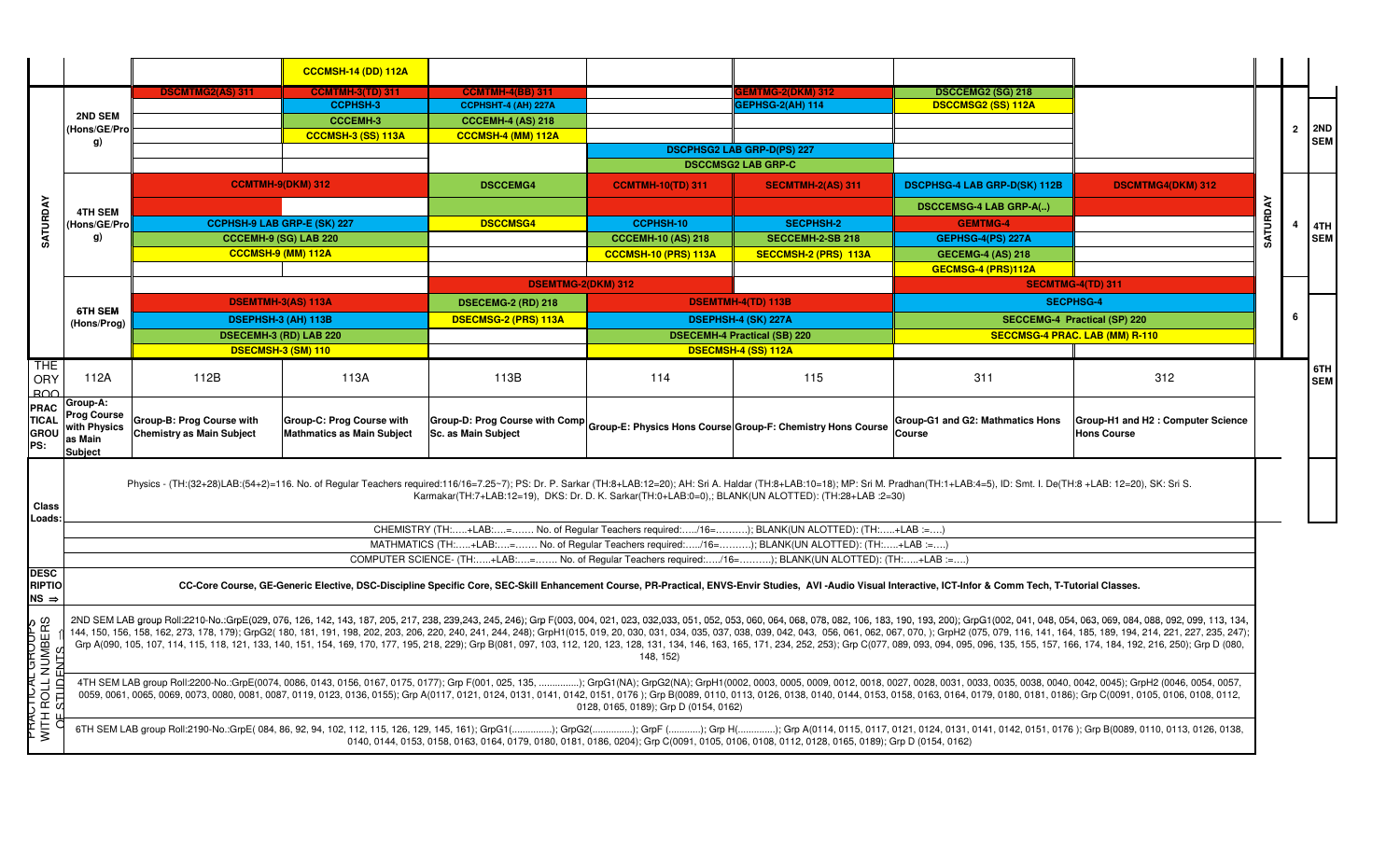$\overline{\phantom{a}}$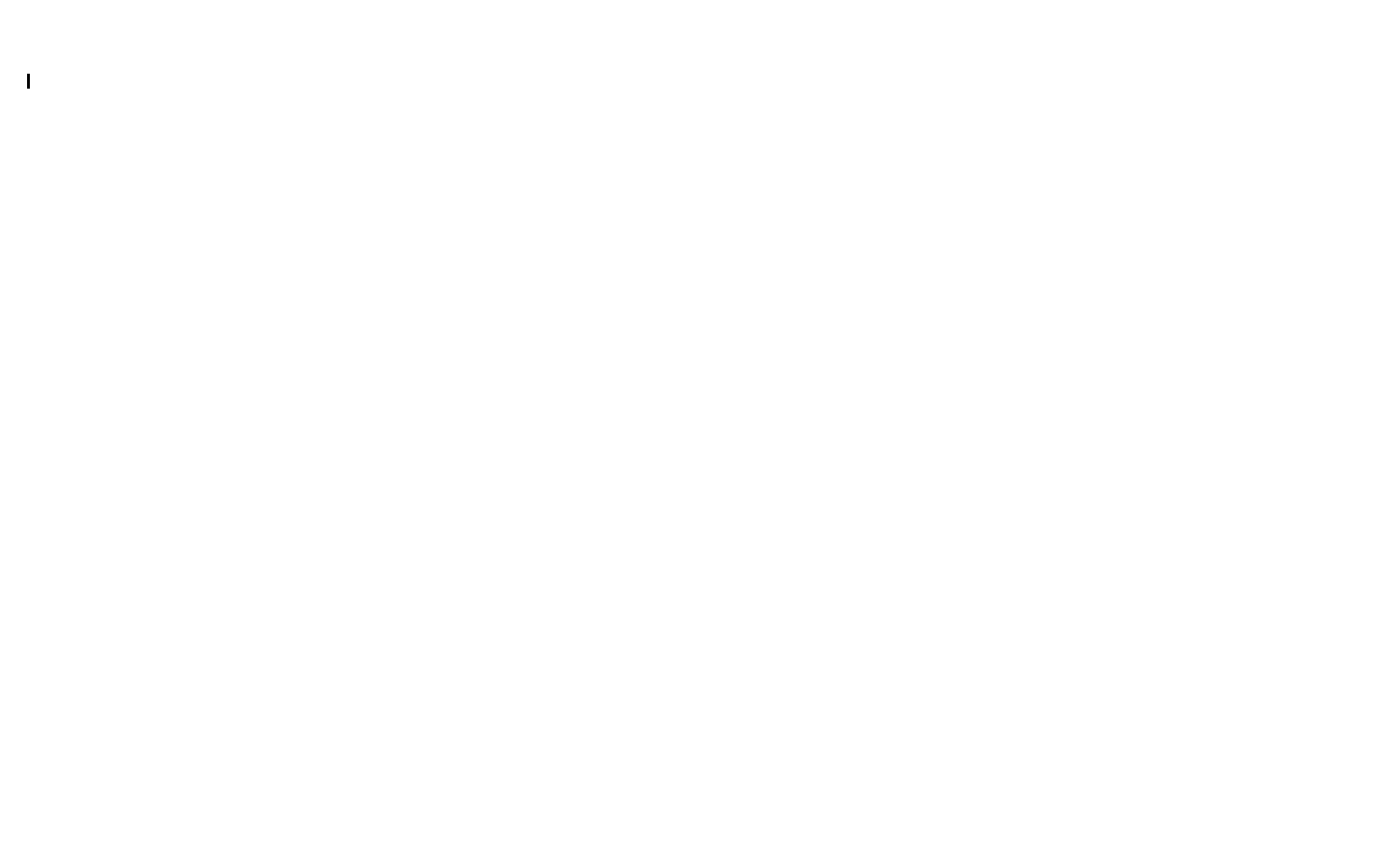|                       | <b>DEPARTMENT OF PHYSICS</b>             |             |                       |           |                |           |                                         |           |           |           |                |           |           |
|-----------------------|------------------------------------------|-------------|-----------------------|-----------|----------------|-----------|-----------------------------------------|-----------|-----------|-----------|----------------|-----------|-----------|
| <b>CODE</b>           | <b>THEORY/LAB TOPIC</b>                  | <b>SEAT</b> | <b>Admitted PRgrp</b> |           |                |           | grp B $ $ grp C $ $ grp D $ $ grp E $ $ |           | grpF      | grp       | grp            | grp       | grp       |
| CCPHSH3:              | <b>Elec and Magnetism</b>                | 20          | 12                    |           |                |           |                                         | 12        |           |           |                |           | <b>NA</b> |
| <b>CCPHSH4:</b>       | <b>Waves and Optics</b>                  |             |                       |           | $\blacksquare$ |           |                                         | 12        |           |           | $\blacksquare$ | ٠         | <b>NA</b> |
| GEPHSG2:              | <b>Electricity, Magnetism&amp; EMT</b>   | 41          | 38                    |           |                |           |                                         |           |           | 20        | 18             | <b>NA</b> | <b>NA</b> |
| <b>DSCPHSG2</b>       | <b>Electricity, Magnetism&amp; EMT</b>   | 81          | 33                    | 10        | 10             | 10        | 3                                       | <b>NA</b> | <b>NA</b> | <b>NA</b> | <b>NA</b>      |           | <b>NA</b> |
| <b>PROG-AECC-ENVS</b> | <b>ENV STUDIES (33)</b>                  | 0           | 0                     | <b>NA</b> | <b>NA</b>      | <b>NA</b> | <b>NA</b>                               | <b>NA</b> | <b>NA</b> | <b>NA</b> | <b>NA</b>      | <b>NA</b> | <b>NA</b> |
| <b>CCPHSH8:</b>       | <b>Math Physics III</b>                  | 15          | 7                     | <b>NA</b> | <b>NA</b>      | <b>NA</b> | <b>NA</b>                               |           | <b>NA</b> | <b>NA</b> | <b>NA</b>      |           | <b>NA</b> |
| CCPHSH9:              | <b>Elements of Mod Phys</b>              |             |                       | <b>NA</b> | <b>NA</b>      | <b>NA</b> | <b>NA</b>                               |           | <b>NA</b> | <b>NA</b> | <b>NA</b>      |           | <b>NA</b> |
| CCPHSH10:             | <b>Analog Systems &amp; Applications</b> |             |                       | <b>NA</b> | <b>NA</b>      | <b>NA</b> | <b>NA</b>                               |           | <b>NA</b> | <b>NA</b> | <b>NA</b>      |           | <b>NA</b> |
| GE4PHSG4:             | <b>Electricity, Magnetism&amp; EMT</b>   | 45          | 26                    | <b>NA</b> | <b>NA</b>      | <b>NA</b> | <b>NA</b>                               | <b>NA</b> | <b>NA</b> | <b>NA</b> | <b>NA</b>      | 4         | 22        |
| <b>DSCPHSG4</b>       | <b>Waves and Optics</b>                  | 81          | 35                    | 9         | 9              | 9         | 8                                       | <b>NA</b> | <b>NA</b> | <b>NA</b> | <b>NA</b>      |           | <b>NA</b> |
| <b>SECPHSH2:</b>      | <b>Physics Wrksp Skills (10)</b>         | 0           |                       | <b>NA</b> | <b>NA</b>      | <b>NA</b> | <b>NA</b>                               | NA        | <b>NA</b> | <b>NA</b> | <b>NA</b>      | <b>NA</b> | <b>NA</b> |
| <b>SECPHSG2:</b>      | ElecCkts & Network Skills (7)            | n           |                       | <b>NA</b> | <b>NA</b>      | <b>NA</b> | <b>NA</b>                               | <b>NA</b> | <b>NA</b> | <b>NA</b> | <b>NA</b>      | <b>NA</b> | <b>NA</b> |
| CCPHSH13              | <b>E M THEORY</b>                        | 15          | 11                    | <b>NA</b> | <b>NA</b>      | <b>NA</b> | <b>NA</b>                               | 11        | <b>NA</b> | <b>NA</b> | <b>NA</b>      |           | <b>NA</b> |
| <b>CCPHSH14:</b>      | <b>Statistical Mechanics</b>             |             |                       | <b>NA</b> | <b>NA</b>      | <b>NA</b> | <b>NA</b>                               | 11        | <b>NA</b> | <b>NA</b> | <b>NA</b>      |           | <b>NA</b> |
| <b>DSEPHSH3:</b>      | <b>Expt Techniques</b>                   |             |                       | <b>NA</b> | <b>NA</b>      | <b>NA</b> | <b>NA</b>                               | 11        | <b>NA</b> | <b>NA</b> | <b>NA</b>      |           | <b>NA</b> |
| <b>DSEPHSH4:</b>      | <b>Nuclear &amp; Particle Physics</b>    |             |                       | <b>NA</b> | <b>NA</b>      | <b>NA</b> | <b>NA</b>                               | <b>NA</b> | <b>NA</b> | <b>NA</b> | <b>NA</b>      |           | <b>NA</b> |
| <b>DSEPHSG2:</b>      | <b>Nuclear &amp; Particle Physics</b>    | 81          | 17                    | 5         | 4              | 4         | 4                                       | <b>NA</b> | <b>NA</b> | <b>NA</b> | <b>NA</b>      |           | <b>NA</b> |
| SECPHSG4              | <b>Computational Physics Skills(5)</b>   |             |                       | <b>NA</b> | <b>NA</b>      | <b>NA</b> | <b>NA</b>                               | <b>NA</b> | <b>NA</b> | <b>NA</b> | <b>NA</b>      | <b>NA</b> | <b>NA</b> |

| Total Physics Dept. Students Seat Capacity $\Rightarrow$ | 359 | 167 | $\leftarrow$ Actual admitted number of students |
|----------------------------------------------------------|-----|-----|-------------------------------------------------|
| <b>FACULTY DETAILS</b>                                   |     |     |                                                 |
| 1 DR. PARIMAL SARKAR (PS)                                |     |     |                                                 |
| 2 MR. ANIMESH HALDER(AH)                                 |     |     |                                                 |
| 3 SMT. ISHITA DE (ID)                                    |     |     |                                                 |
| 4 MR. SUDIPTA KARMAKAR (SK)                              |     |     |                                                 |
| 5 MR. MUKESH PRADHAN(MP)                                 |     |     |                                                 |
|                                                          |     |     |                                                 |

|                       | <b>DEPARTMENT OF CHEMISTRY</b> |             |                                              |           |           |           |           |           |           |           |           |             |           |
|-----------------------|--------------------------------|-------------|----------------------------------------------|-----------|-----------|-----------|-----------|-----------|-----------|-----------|-----------|-------------|-----------|
| <b>CODE</b>           | <b>THEORY/LAB TOPIC</b>        | <b>SEAT</b> | Admitted PRgrp grp B grp C grp D grp E grp F |           |           |           |           |           |           | grp       |           | grp grp grp |           |
| CCCEMH3:              | <b>Inorganic Chemistry I</b>   | 41          |                                              |           |           |           |           |           |           |           |           |             | <b>NA</b> |
| <b>CCCEMH4:</b>       | <b>Organic Chemistry II</b>    |             |                                              |           |           |           |           |           |           |           |           |             | <b>NA</b> |
| <b>GECEMMG2:</b>      |                                |             |                                              |           |           |           |           |           |           |           |           | <b>NA</b>   | <b>NA</b> |
| <b>DSCCEMSG2</b>      |                                | 81          |                                              |           |           |           |           | <b>NA</b> | <b>NA</b> | <b>NA</b> | <b>NA</b> |             | <b>NA</b> |
| <b>PROG-AECC-ENVS</b> |                                |             |                                              | <b>NA</b> | NA        | <b>NA</b> | NA.       | NA.       | <b>NA</b> | <b>NA</b> | <b>NA</b> | NA I        | <b>NA</b> |
| <b>CCCEMH8:</b>       | <b>Physical Chemistry</b>      | 41          |                                              | <b>NA</b> | <b>NA</b> | <b>NA</b> | <b>NA</b> |           | <b>NA</b> | <b>NA</b> | <b>NA</b> |             | <b>NA</b> |
| <b>CCCEMH9:</b>       | <b>Inorganic Chemistry</b>     |             |                                              | <b>NA</b> | <b>NA</b> | <b>NA</b> | <b>NA</b> |           | <b>NA</b> | <b>NA</b> | <b>NA</b> |             | <b>NA</b> |
| <b>CCCEMH10:</b>      | <b>Organic Chemistry</b>       |             |                                              | <b>NA</b> | <b>NA</b> | <b>NA</b> | <b>NA</b> |           | <b>NA</b> | <b>NA</b> | <b>NA</b> |             | <b>NA</b> |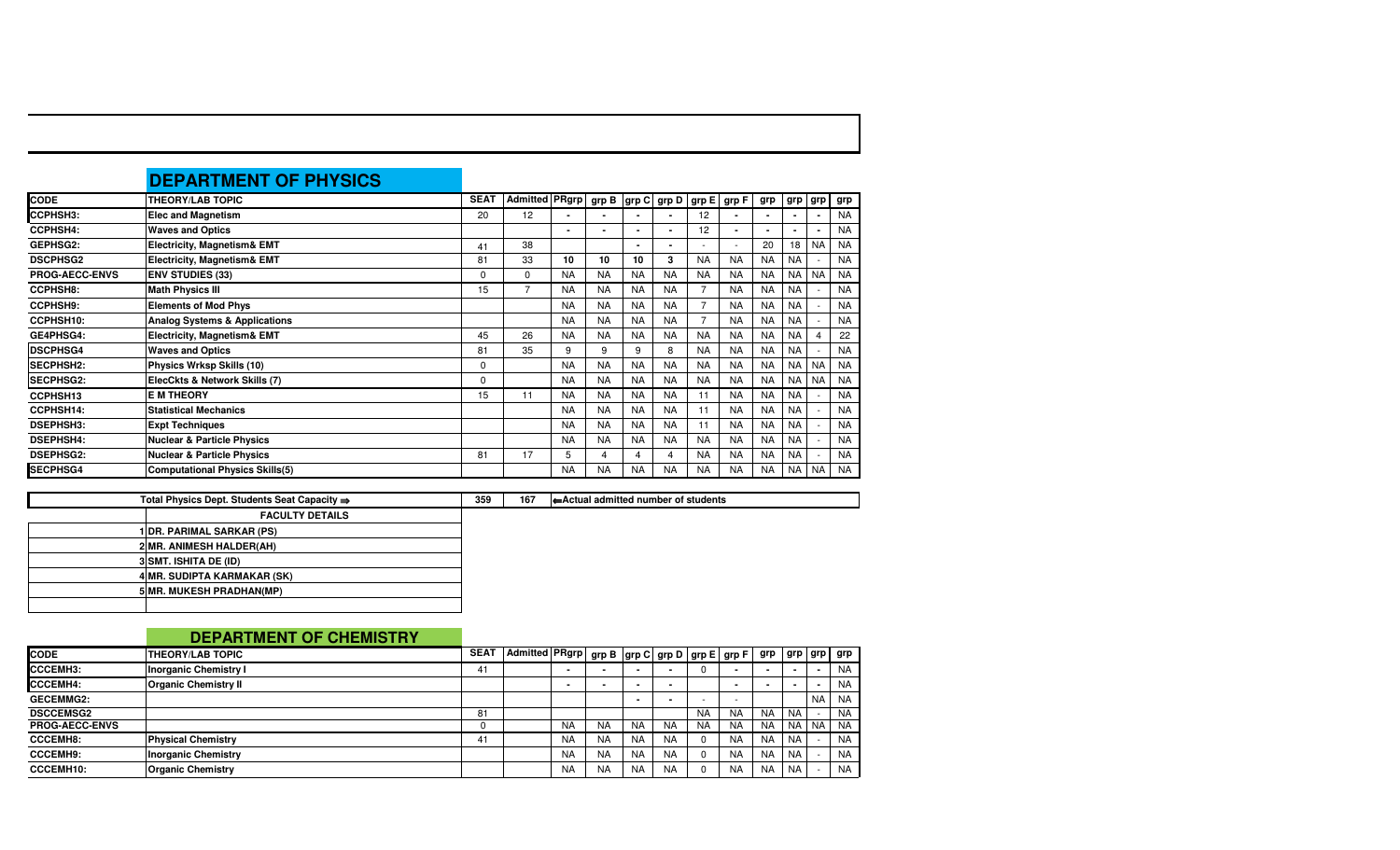| GE4CEMG4:        | <b>Physical and Inorganic Chemistry</b>      |    | <b>NA</b> | <b>NA</b> | <b>NA</b> | <b>NA</b> | NA        | NA        | <b>NA</b> | <b>NA</b> |           | 22        |
|------------------|----------------------------------------------|----|-----------|-----------|-----------|-----------|-----------|-----------|-----------|-----------|-----------|-----------|
| <b>DSCCEMG4</b>  |                                              | 81 |           |           |           |           | <b>NA</b> | <b>NA</b> | <b>NA</b> | <b>NA</b> |           | <b>NA</b> |
| <b>SECCEMH2:</b> | <b>Pharmaceutical Chemistry</b>              |    | <b>NA</b> | <b>NA</b> | <b>NA</b> | <b>NA</b> | <b>NA</b> | <b>NA</b> | <b>NA</b> | <b>NA</b> | <b>NA</b> | <b>NA</b> |
| <b>SECCEMG2:</b> | <b>Pharmaceutical Chemistry</b>              |    | <b>NA</b> | <b>NA</b> | <b>NA</b> | <b>NA</b> | <b>NA</b> | <b>NA</b> | <b>NA</b> | <b>NA</b> | <b>NA</b> | <b>NA</b> |
| <b>CCCEMH13:</b> | <b>Inorganic Chemistry</b>                   | 41 | <b>NA</b> | <b>NA</b> | <b>NA</b> | <b>NA</b> | 0         | <b>NA</b> | <b>NA</b> | <b>NA</b> |           | <b>NA</b> |
| <b>CCCEMH14:</b> | Quantum Chemistry and molecular Spectroscopy |    | <b>NA</b> | <b>NA</b> | <b>NA</b> | <b>NA</b> | 0         | <b>NA</b> | <b>NA</b> | <b>NA</b> |           | <b>NA</b> |
| <b>DSEMTMH3:</b> | <b>Polymer Chemistry</b>                     |    | <b>NA</b> | <b>NA</b> | <b>NA</b> | <b>NA</b> | 0         | <b>NA</b> | <b>NA</b> | <b>NA</b> |           | <b>NA</b> |
| <b>DSECEMH4:</b> | <b>Green Chemistry</b>                       |    | <b>NA</b> | <b>NA</b> | <b>NA</b> | <b>NA</b> | <b>NA</b> | <b>NA</b> | <b>NA</b> | <b>NA</b> |           | <b>NA</b> |
| <b>DSECEMG2:</b> |                                              | 81 |           |           |           |           | <b>NA</b> | <b>NA</b> | <b>NA</b> | <b>NA</b> |           | <b>NA</b> |
| <b>SECCEMG4</b>  |                                              |    | <b>NA</b> | <b>NA</b> | <b>NA</b> | <b>NA</b> | <b>NA</b> | <b>NA</b> | <b>NA</b> | <b>NA</b> | <b>NA</b> | <b>NA</b> |

| <b>Total Chemistry Dept.</b> |                                     | 325 | ←Actu |
|------------------------------|-------------------------------------|-----|-------|
|                              | <b>FACULTY DETAILS</b>              |     |       |
|                              | 1 IDR. RABINDRA DEY(RD)             |     |       |
|                              | <b>2IDR. SNEHASIS BHAKYA(SB)</b>    |     |       |
|                              | 3 MR. ARIGNA SAHA(AS)               |     |       |
|                              | <b>4 SMT. SUBARNA PANCHANAN(SP)</b> |     |       |
|                              | <b>5 SMT, SRABANTI GHOSH (SG)</b>   |     |       |

|                                | <b>DEPARTMENT OF MATHEMATICS</b>                     |             |                        |           |           |                |                                   |           |           |           |           |                |           |
|--------------------------------|------------------------------------------------------|-------------|------------------------|-----------|-----------|----------------|-----------------------------------|-----------|-----------|-----------|-----------|----------------|-----------|
| <b>CODE</b>                    | <b>THEORY/LAB TOPIC</b>                              | <b>SEAT</b> | <b>Admitted PRgrp!</b> |           | grp B     |                | $ $ grp C $ $ grp D $ $ grp E $ $ |           | grp F     | grp       | grp       | grp            | grp       |
| <b>CCCEMH3: (TD&amp;AS)</b>    | <b>REAL ANALYSIS</b>                                 | 25          |                        |           | ۰         |                |                                   |           |           |           |           | $\blacksquare$ | <b>NA</b> |
| <b>CCCEMH4: (BB &amp; ND)</b>  | DIFFERENTIAL EQUATIONS WITH PRACTICAL                |             |                        |           |           |                | -                                 |           |           |           |           |                | <b>NA</b> |
| <b>GECEMG2:(DKM)</b>           | DIFFERENTIAL EQUATIONS                               |             |                        |           |           | $\blacksquare$ |                                   |           |           | 20        | 18        | <b>NA</b>      | NA        |
| <b>DSCCEMG2: (AS)</b>          | <b>DIFFERENTIAL EQUATIONS</b>                        | 81          |                        |           |           |                |                                   | <b>NA</b> | <b>NA</b> | <b>NA</b> | <b>NA</b> |                | <b>NA</b> |
| <b>PROG-AECC-ENVS</b>          | <b>ENVS</b>                                          |             |                        | <b>NA</b> | <b>NA</b> | <b>NA</b>      | <b>NA</b>                         | <b>NA</b> | <b>NA</b> | <b>NA</b> | <b>NA</b> | <b>NA</b>      | <b>NA</b> |
| <b>CCCEMH8: (ND)</b>           | <b>IMULTIVARIATE CALCULUS AND VECTOR ANALYSIS</b>    | 20          |                        | <b>NA</b> | <b>NA</b> | <b>NA</b>      | <b>NA</b>                         |           | <b>NA</b> | <b>NA</b> | <b>NA</b> |                | <b>NA</b> |
| <b>CCCEMH9: (BB &amp; DKM)</b> | <b>COMPLEX ANALYSIS WITH PRACTICAL</b>               |             |                        | <b>NA</b> | <b>NA</b> | <b>NA</b>      | <b>NA</b>                         |           | <b>NA</b> | <b>NA</b> | <b>NA</b> |                | <b>NA</b> |
| <b>CCCEMH10: (TD)</b>          | RING THEORY, LINEAR ALGEBRA AND METRIC SPACE         |             |                        | <b>NA</b> | <b>NA</b> | <b>NA</b>      | <b>NA</b>                         |           | <b>NA</b> | <b>NA</b> | <b>NA</b> |                | <b>NA</b> |
| GE4CEMG4:                      |                                                      |             |                        | <b>NA</b> | <b>NA</b> | <b>NA</b>      | <b>NA</b>                         | <b>NA</b> | <b>NA</b> | <b>NA</b> | <b>NA</b> |                | 22        |
| <b>DSCCEMG4(TD,BB,DKM</b>      | <b>ALGEBRA</b>                                       | 81          |                        |           |           |                |                                   | <b>NA</b> | <b>NA</b> | <b>NA</b> | <b>NA</b> |                | <b>NA</b> |
| <b>SECCEMH2: (AS)</b>          | <b>GRAPH THEORY</b>                                  |             |                        | <b>NA</b> | <b>NA</b> | <b>NA</b>      | <b>NA</b>                         | <b>NA</b> | <b>NA</b> | <b>NA</b> | <b>NA</b> | <b>NA</b>      | <b>NA</b> |
| <b>SECCEMG2: (BB)</b>          | <b>IVECTOR CALCULUS</b>                              |             |                        | <b>NA</b> | <b>NA</b> | <b>NA</b>      | <b>NA</b>                         | <b>NA</b> | <b>NA</b> | <b>NA</b> | <b>NA</b> | <b>NA</b>      | <b>NA</b> |
|                                | <b>CCCEMH13: (DKM &amp; BB) DYNAMICS OF PARTICLE</b> | 20          |                        | <b>NA</b> | <b>NA</b> | <b>NA</b>      | <b>NA</b>                         |           | <b>NA</b> | <b>NA</b> | <b>NA</b> |                | <b>NA</b> |
| <b>CCCEMH14: (ND)</b>          | <b>NUMERICAL METHODS WITH PRACTICAL</b>              |             |                        | <b>NA</b> | <b>NA</b> | <b>NA</b>      | <b>NA</b>                         |           | <b>NA</b> | <b>NA</b> | <b>NA</b> |                | <b>NA</b> |
| <b>DSECEMH3: (AS)</b>          | <b>NUMBER THEORY</b>                                 |             |                        | <b>NA</b> | <b>NA</b> | <b>NA</b>      | <b>NA</b>                         |           | <b>NA</b> | <b>NA</b> | <b>NA</b> |                | <b>NA</b> |
| <b>DSECEMH4: (BB &amp; TD)</b> | <b>BOOLEAN ALGEBRA AND DISCRETE MATHEMATICS</b>      |             |                        | <b>NA</b> | <b>NA</b> | <b>NA</b>      | <b>NA</b>                         | <b>NA</b> | <b>NA</b> | <b>NA</b> | <b>NA</b> |                | <b>NA</b> |
| <b>DSECEMG2: (DKM)</b>         | <b>NUMERICAL METHODS</b>                             | 81          |                        |           |           |                |                                   | <b>NA</b> | <b>NA</b> | <b>NA</b> | <b>NA</b> |                | <b>NA</b> |
| <b>SECCEMG4:</b>               | <b>GRAPH THEORY(TD)</b>                              |             |                        | <b>NA</b> | NA.       | <b>NA</b>      | <b>NA</b>                         | NA        | NA        | NA        | NA.       | NA             | <b>NA</b> |

| <b>Total Chemistry Dept.</b> |                               | 283 | u | l⇔Actu |
|------------------------------|-------------------------------|-----|---|--------|
|                              | <b>FACULTY DETAILS</b>        |     |   |        |
|                              | 1  DEBASHIS KUMAR MANDAL(DKM) |     |   |        |
|                              | <b>2 ARPITA SIKDER(AS)</b>    |     |   |        |
|                              | <b>3 NABANITA DEY(ND)</b>     |     |   |        |
|                              | 4 BINA BHOWMIK(BB)            |     |   |        |
|                              | 5 TAPAS DAS(TD)               |     |   |        |
|                              |                               |     |   |        |